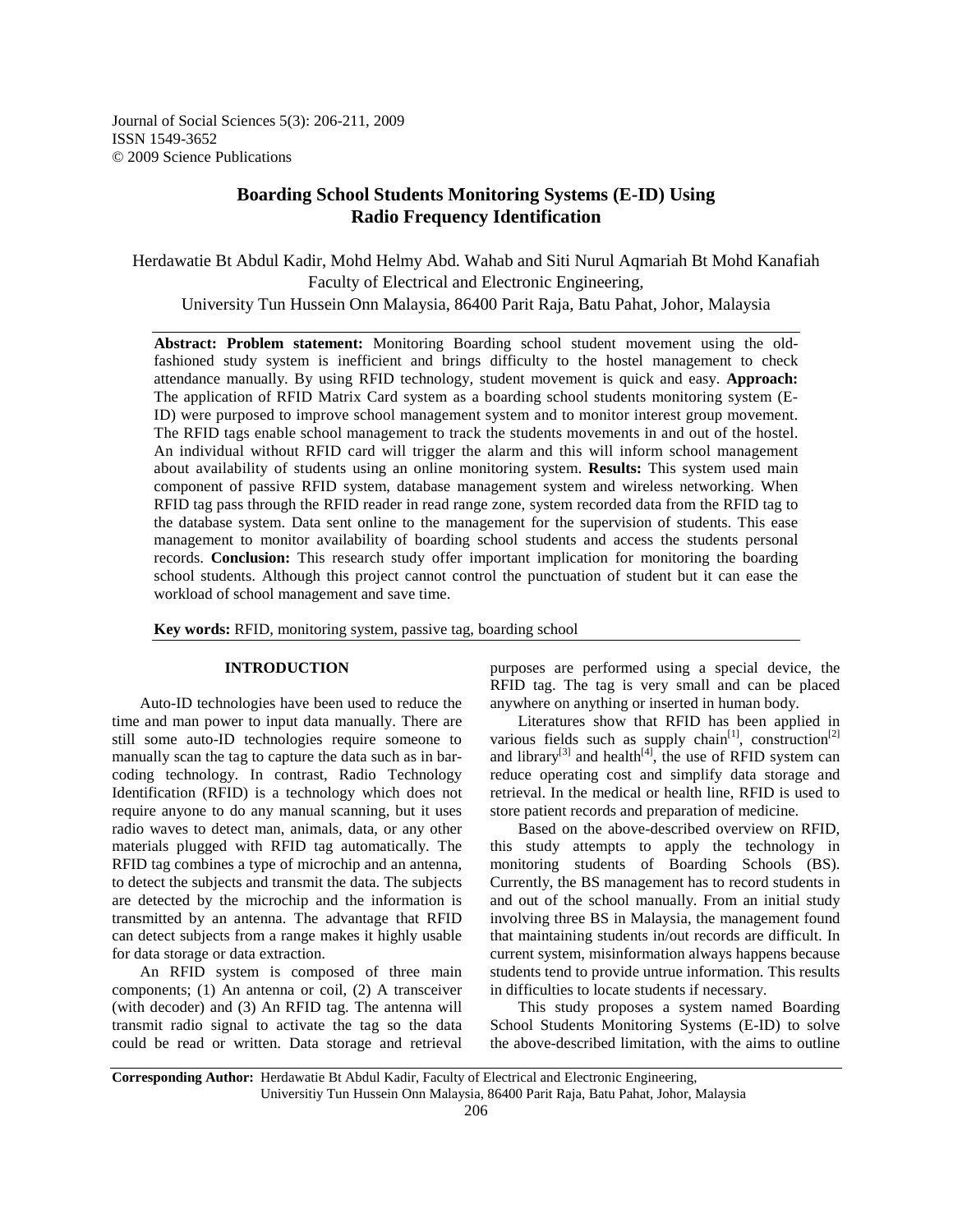the system requirement, to investigate the effects of environment to RFID signal and to justify whether RFID can be used for monitoring students in/out of BS.

## **MATERIALS AND METHODS**

 RFID is getting attention in many areas of application toward increasing the ability to obtain a vast array of data of chosen entity that can be physically tagged and wirelessly scanned<sup>[5]</sup>.

 In construction industry, RFID system is used to obtain information about the truck and its contents<sup>[6]</sup>. The device allows the trucks to be scanned while in motion as they pass through a gate, material to be scan while being picked up by material-handling equipment and misplaced items to be found by scanning in likely places. Besides that, it can be scanned several items simultaneously such as a truckload of material or several concrete cylinders in a tank and ability for the tag to retain information on the contents of trucks or attributes of the construction material. To detect hazardous workplaces and worker safety, RFID are used in surface and underground work environments such as mining operations<sup>[7]</sup>. These new developments in show promise for reducing the number of collisions that cause injury to many workers.

 Also, RFID technology has a growing market in home and business security systems. RFID cards may be used to provide a hands-free access control system. With an embedded tag that acts as the 'key' to apartments and homes, the card opens the door when it passes within close proximity, eliminating the need to tumble with keys or locks $[8, 9]$ . Agricultural fields may well be considered the birthplace of RFID technologies is to manage animals. RFID animal tag is embedded under the animal's skin; most commonly known use is to identify household pets. RFID tags help farmer to identify and track their farm animals, also used in wildlife conservation<sup>[10]</sup>.

 And more recently, near microscopic TIRIS (Texas Instruments Registration and Identification System) tags are being implanted in Antarctic Penguins for longterm study $\begin{bmatrix} 11 \end{bmatrix}$ . In libraries system, RFID can be highly beneficial, particularly for circulation staff. The implementation of RFID promises fast patron self check, decrease pilferage and offer accurate and timely inventory management $^{[12]}$ .

 Health monitoring in hospital has been an interest to researchers and healthcare practitioners for a long time The RFID technology help to track processes in patient and medical equipment also been discussed  $\sin^{[13,14]}$ . Although tagging object, such as medical equipment, drugs, etc, is a potential area for RFID in hospitals, the tagging of patients involves both more value & more challenging because it involves patients, physicians and medical know-how and practical & organization issues. Based on the success stories in the above paragraphs, this study deduces that RFID can be implemented in monitoring BS students. In overall concept, RFID will be detected when someone with an RFID tag passes through the RFID reader. Then, data from RFID tag will be searched in the database. List of students in the database will be displayed on the host computer and is directly sent to the school management using online system. Figure 1 shows an illustration on the interaction flows in BS monitoring system.

 The system requirement is divided into hardware and software part. First, the project criteria was examined and outlined in the following paragraph. The remaining paragraphs elaborate the hardware and software. The criteria for E-ID were first determined, through observations during the initial interview with the three BS. Accordingly, some important criteria for consideration are listed with brief proposed solution in Table 1. Figure 2 shows the overall design and implementation of E-ID. Briefly, E-ID comprised of three parts, the system interface, the processing engines and the database. These three parts are connected through the Open Database Connectivity Driver (ODBC). In addition, E-ID employs a database with three table; (1) Attendance, (2) Student\_Registration and (3) Users. Table 2 provides descriptions about each table.



RFID Configuration workstation administration Database Server





Fig. 2: Development of hardware and software system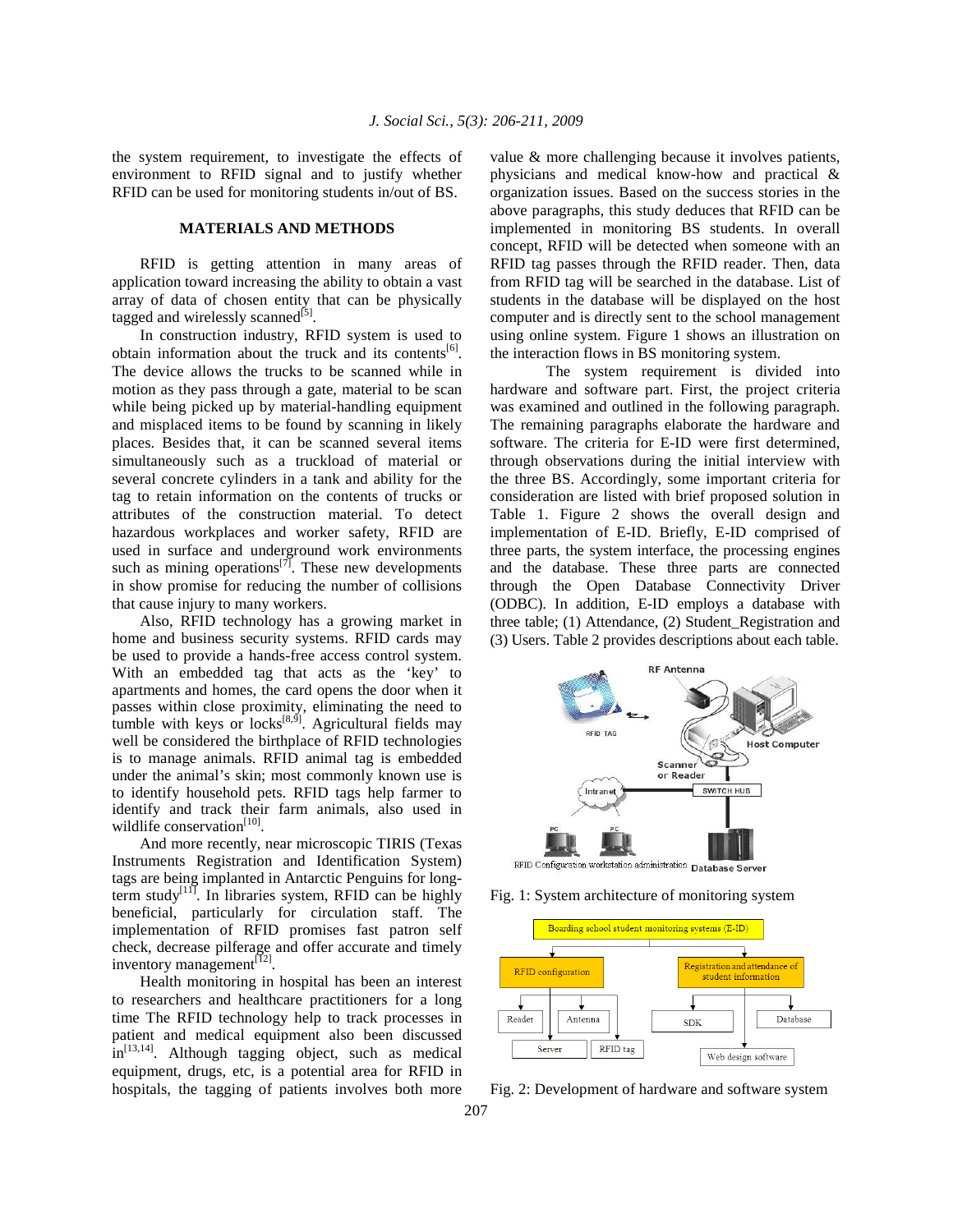| Criteria<br>Proposed solution<br>Type of RFID<br>Passive<br>13.56 MHz (high frequency)<br>Frequency<br>3 meters<br>Range<br>Life<br>Unlimited<br>Uses the radio wave broadcast<br>Source of power<br>by the reader to energize its<br>supply<br>operation (magnetic alternating field)<br>transferring power via magnetic force,<br>but RFID reverse the process to<br>transform magnetic force into<br>a power source.<br>Access control, item level<br>Other typical application<br>tracking, smart card<br>Local area network<br>Networking | Table 1: E-ID system specification |  |
|------------------------------------------------------------------------------------------------------------------------------------------------------------------------------------------------------------------------------------------------------------------------------------------------------------------------------------------------------------------------------------------------------------------------------------------------------------------------------------------------------------------------------------------------|------------------------------------|--|
|                                                                                                                                                                                                                                                                                                                                                                                                                                                                                                                                                |                                    |  |
|                                                                                                                                                                                                                                                                                                                                                                                                                                                                                                                                                |                                    |  |
| Principle is similar to an electromagnet                                                                                                                                                                                                                                                                                                                                                                                                                                                                                                       |                                    |  |
|                                                                                                                                                                                                                                                                                                                                                                                                                                                                                                                                                |                                    |  |
|                                                                                                                                                                                                                                                                                                                                                                                                                                                                                                                                                |                                    |  |
|                                                                                                                                                                                                                                                                                                                                                                                                                                                                                                                                                |                                    |  |
|                                                                                                                                                                                                                                                                                                                                                                                                                                                                                                                                                |                                    |  |
|                                                                                                                                                                                                                                                                                                                                                                                                                                                                                                                                                |                                    |  |
|                                                                                                                                                                                                                                                                                                                                                                                                                                                                                                                                                |                                    |  |
|                                                                                                                                                                                                                                                                                                                                                                                                                                                                                                                                                |                                    |  |
|                                                                                                                                                                                                                                                                                                                                                                                                                                                                                                                                                |                                    |  |
|                                                                                                                                                                                                                                                                                                                                                                                                                                                                                                                                                |                                    |  |
|                                                                                                                                                                                                                                                                                                                                                                                                                                                                                                                                                |                                    |  |
|                                                                                                                                                                                                                                                                                                                                                                                                                                                                                                                                                |                                    |  |
|                                                                                                                                                                                                                                                                                                                                                                                                                                                                                                                                                |                                    |  |
|                                                                                                                                                                                                                                                                                                                                                                                                                                                                                                                                                |                                    |  |

*J. Social Sci., 5(3): 206-211, 2009* 

Table 2: Tables in E-ID with attributes

| Table                         | Function    | Field name             | Data type |
|-------------------------------|-------------|------------------------|-----------|
| Attendance                    | save the    | No (primary key)       | Auto No.  |
|                               | attendance  | Matric No.             | Text      |
|                               |             | Tag ID                 | Text      |
|                               |             | Name                   | Text      |
|                               |             | Time                   | Date/Time |
|                               |             | Date                   | Date/time |
|                               |             | Status                 | Text      |
| Student_Registration Save the |             | Matric_No              | Text      |
|                               | student     | (Primary) key          |           |
|                               | information | Tag ID                 | Text      |
|                               |             | Student name           | Text      |
|                               |             | Registration_Date_Time | Date/Time |
|                               |             | IC No.                 | Text      |
|                               |             | Sesi_form              | Text      |
|                               |             | Address                | Text      |
|                               |             | Postcode               | Text      |
|                               |             | City                   | Text      |
|                               |             | State                  | Text      |
|                               |             | Gender                 | Text      |
|                               |             | Phone_No               | Text      |
|                               |             | Handphone_No.          | Text      |
|                               |             | Email                  | Text      |
|                               |             | Block                  | Text      |
|                               |             | Pics                   | Text      |
| Users                         |             | Save the user ID       | Text      |
|                               |             | and Password           |           |

 The implementation of E-ID is elaborated in this paragraph and the remaining. First, the RFID set should be turn ON and the tag must be placed in a reading range. Antenna will generated the radio frequency field to the tag. Then, RFID will be detected after the reader receive signal from the tag. There are two inspections, either the RFID tag has been registered or RFID tag has not been registered. E-ID provides an option to register the tag which has not yet been registered in which the flow is illustrated in Fig. 3. Meanwhile, Fig. 4 shows the interaction flow if the tag has been registered.

 The functions above are combined in E-ID and the model for combined functions is illustrated in Fig. 5. The model above has been experimented, to investigate whether it functions well as intended in different environment.



Fig. 3: Registering a new RFID tag







Fig. 5: The E-ID Monitoring system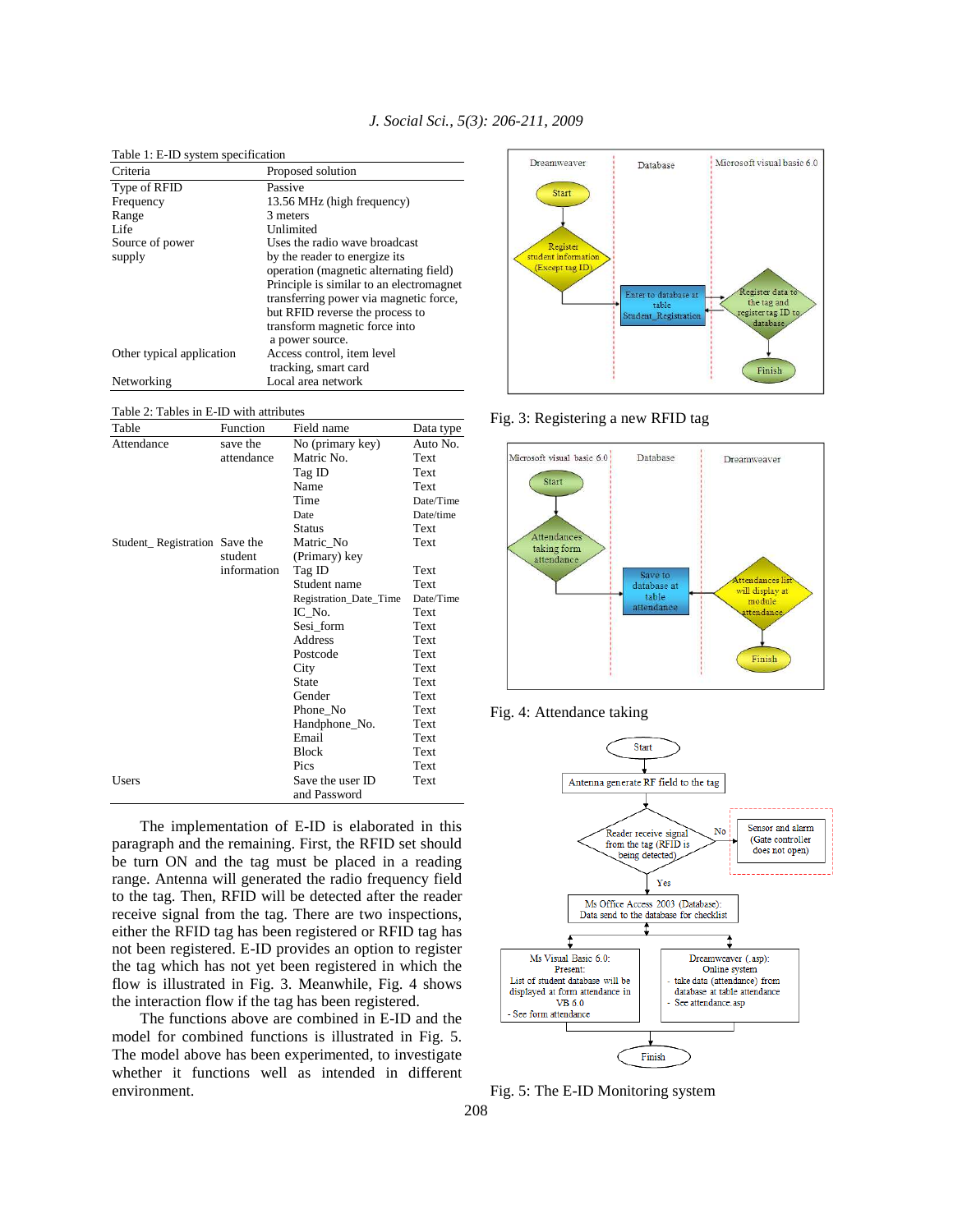

Fig. 6: The effect of the distance v/s conversion of power in vacuum condition

#### **RESULTS**

 Due to the nature of geographical area and physical size of the magnetic field produced by the tags, the placing tags in certain geographical areas such as polar region, moisture content and deserts due to any EM discharge may affect E-ID system functionality. Several experiments have been conducted in order to test the functionality and performance of E-ID in different condition which are in shielding room, outside room and outside room with noises present.

 In the first condition, the tag and the reader were placed in a noise-free environment. Since a bistatic antenna was used for reading tags, the tags were aligned with respect to the transmit antenna. From the results in Fig. 6, it can be noticed that the operating maximum power in dBm is 21.65 dBm. It conveys meaning that tags give good performance when they are aligned with the transmit antenna and not affected by environment interferences but effected by reflection and absorption; where the signal wave collides with a reflected wave and hits a solid object, the object may absorb some of the waves energy.

 In this second condition, the tag and reader antenna were placed outside the room without any noise in terms of people and hand phone. Since a bistatic antenna was used for reading tags, the tags were aligned with respect to the transmit antenna. From the results in Fig. 7, it can be noticed that the operating maximum power is 24.14dBm, due to minimum environments producing the electromagnetic (EM) noise and normal moisture levels within the air.

 The radiation pattern of an RFID tag antenna determines the ability to read the tag in any orientation but it still has a problem with the RFID tag that cannot read the data. When RFID tags are exposed to noise such as of people and hand phone, the operation maximum power is 13.724 dBm, which can be seen in the results in Fig. 8. A bistatic antenna was used for reading tags, the tags were aligned with respect to the transmit antenna. There disturbance occur in data analysis because of the present of many noises in the environment due to carrier interference; absorption, reflecting /nulling, electrical and skip interference.



Fig. 7: The effect of the distance v/s conversion of power in outdoor without noise and normal moisture level



Fig. 8: The effect of the distance v/s conversion of power, outdoor with noise and normal moisture level

#### **DISCUSSION**

 From the results, although these tags are slightly influenced by different conditions to provide power to the tag and have different reading ranges, but there is nothing about them which makes them safe against a variant of this power-analysis attack due to environment changes especially by hand phones. The modern hand phones air interface protocol is more complex than the RFID air interface, it can be used to attack and kill UHF tags although have different frequencies and antennas. With capable of attacking HF tags and this situation is very crucial while the E-ID system is acquiring data from the matrix card due to the data lost and conflict.

 Figure 9 shows the Flow Chart for Boarding School Student. Monitoring System in this project. First, the RFID set should be turn on and the tag must be placed in a reading range. Antenna will generated the radio frequency field to the tag. Then, RFID will be detected after reader receive signal from the tag. If RFID tag has been registered, system will take the attendance automatically and the label at the interface will show the message 'Please enter'. Attendance student will be saved in database. If tag has not been registered, the label in the interface will show the message 'No data available, please register '. Some snapshots of E-ID are provided in Fig. 10 and 11.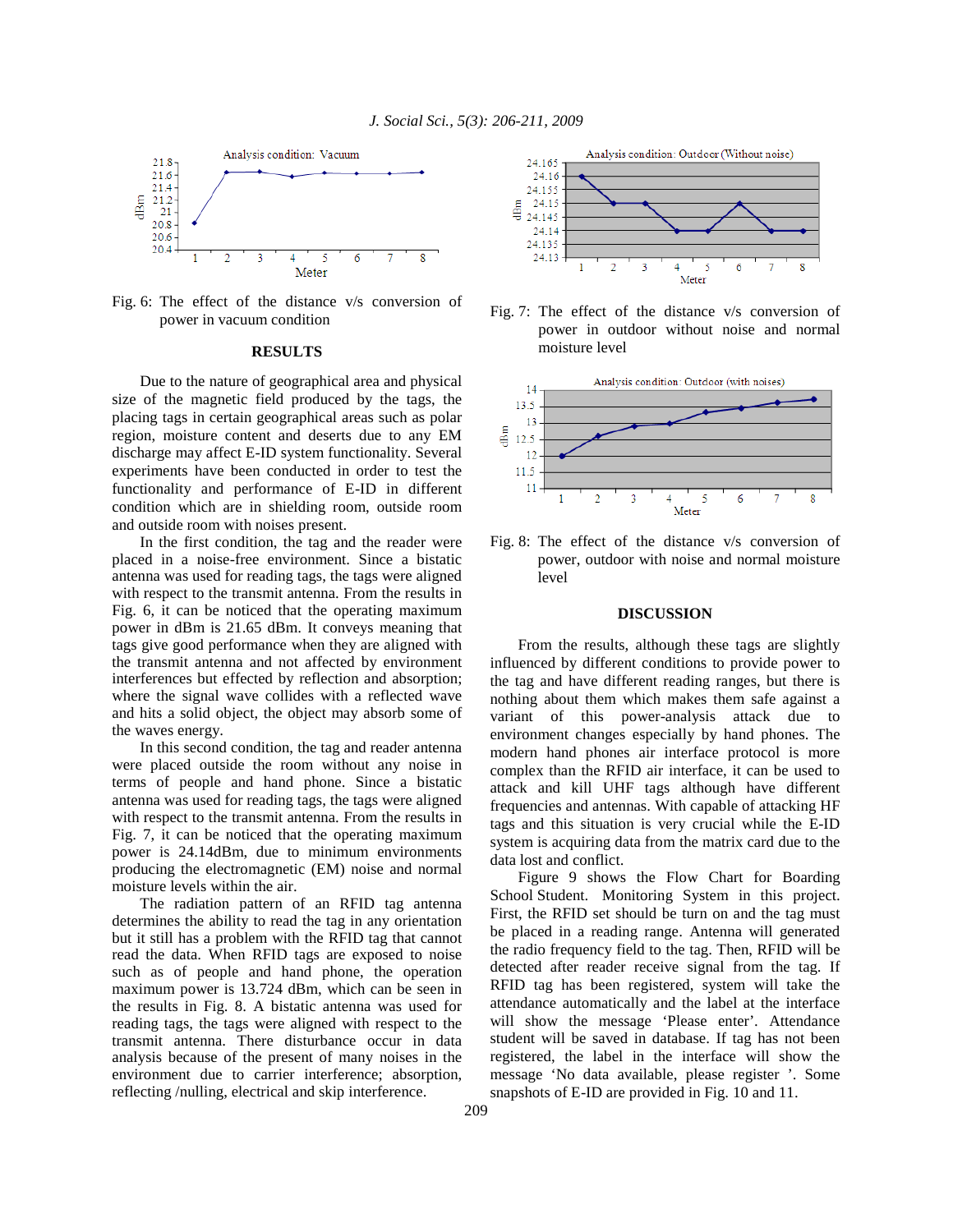*J. Social Sci., 5(3): 206-211, 2009* 



Fig. 9: Boarding school student monitoring system (Visual Basic System)

| S Attendance Student                                                         | - 19                |
|------------------------------------------------------------------------------|---------------------|
| <b>WELCOME</b><br><b>BOARDING SCHOOL STUDENT</b><br><b>MONITORING SYSTEM</b> | <b>STATUS:</b>      |
| Sila Sentuhkan Kad Anda<br>TagID:<br>Date/Time:                              | mocre               |
| Matric No.:<br><b>Student Name:</b>                                          | <b>Registration</b> |
| Sesi Form:<br>Block:                                                         | Exit                |

Fig. 10: Main menu for monitoring system

 The web server (dream-weaver) has been developed to ease the management system to monitor the student movement in everywhere. The function of web server is to register the student information (except Tag ID) and to look the attendance list of the students in everywhere in the web server without looking at the static place using the old-fashioned paper system. To display to the web server, it must be saved at C: /Inetpub/wwwroot/UTHM after install the Internet Information Service (IIS). This system has chosen ASP (Active Server Page) as a programming language for the Web Server. Figure 12 shows the Flow Chart of the linked pages Development System. A snapshot of E-ID online system is provided in Fig. 13.

|                           | <b>REGISTRATION MENU</b> |          |                   |
|---------------------------|--------------------------|----------|-------------------|
| <b>RFID</b>               |                          |          |                   |
| Tag ID:                   |                          | Read TAG |                   |
| <b>Database</b>           |                          |          |                   |
| Matric No.:               | Find Data                |          |                   |
| <b>Student Name:</b>      |                          |          |                   |
| <b>Registration Date:</b> |                          |          | <b>University</b> |
| IC No:                    |                          |          |                   |
| Sesi Form:                |                          |          |                   |
| <b>Address:</b>           |                          |          |                   |
| Poscode:                  | City:                    |          |                   |
| State:                    |                          |          |                   |
| Phone No.:                | Handphone No.:           |          |                   |
| Email:                    |                          |          |                   |
| <b>Block:</b>             |                          |          |                   |
|                           |                          |          | Update            |

Fig. 11: Registration menu



Fig. 12: The organization of Web administration

| <b>Home</b><br><b>ADMIN MENU</b>                      |                        |                                      |           | Logout |
|-------------------------------------------------------|------------------------|--------------------------------------|-----------|--------|
|                                                       |                        | <b>List Student</b>                  |           |        |
| STUDENT MANAGEMENT (8)                                | TagID                  | Nama Pelajar                         | No Matrik |        |
| <b>List Student</b><br>Attendance                     |                        | E007000002013958 Fakhruradzi Mansor  | AT020951  | Delete |
| <b>Add Student</b><br>-                               |                        | E007000002013963 Siti Nurul Agmariah | Ce050064  | Delete |
|                                                       |                        | E00700000201395C Mohd Norasri Ismail | 01153     | Delete |
| $\circ$<br><b>USER MANAGEMENT</b><br><b>List User</b> | E007000002013957 Majid |                                      | CE050063  | Delete |
| Add User                                              |                        | E007000002013956 Herdawati Abd Kadir | 01123     | Delete |
| ÷                                                     | E0070000070A0E37 mizah |                                      | 01234     | Delete |
| ٠                                                     |                        |                                      |           |        |
|                                                       |                        |                                      |           |        |
|                                                       |                        |                                      |           |        |

Fig. 13: Student management menu

## **CONCLUSION**

 The earlier part of this article reveals the requirement to develop E-ID, which was proposed to monitor students' movement in BS. Next, E-ID was experimented in three different conditions, to